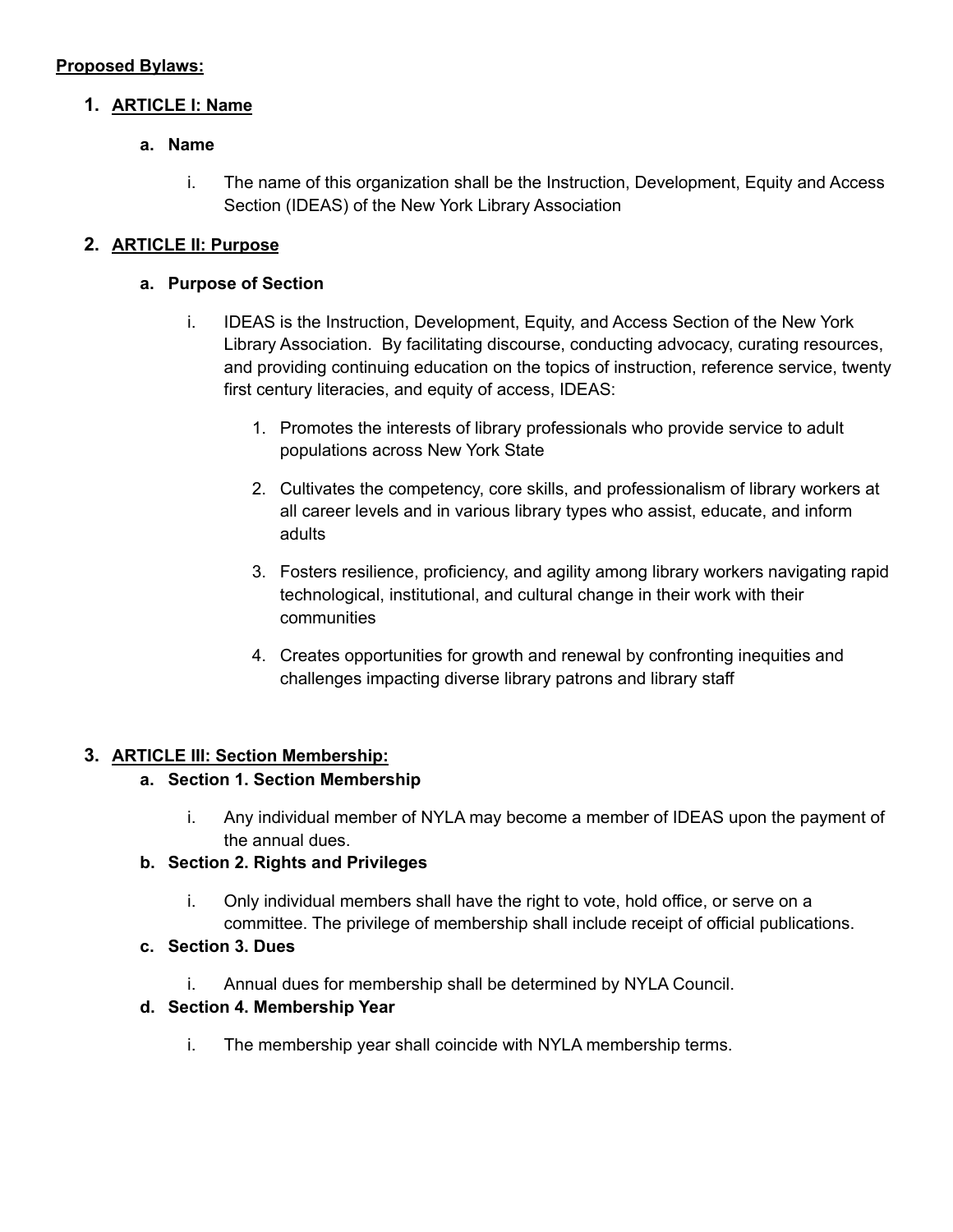# **4. Article IV: Officers and Board**

### **a. Section 1. Powers**

i. All powers of the Instruction, Development, Equity and Access Section of NYLA shall be vested in the IDEAS Board. The board shall be authorized to take any and all action in furtherance of the section's purposes.

## **b. Section 2: Board Composition**

- i. The IDEAS Board shall consist of 11 total members elected by Membership.
	- 1. President
	- 2. Vice President-President Elect (elected annually)
	- 3. Vice President of Membership and Communications (Two Year Term elected even years)
	- 4. Vice President of Development (Two Year Term elected Odd years)
	- 5. 5 Trustees (2 year terms with 3 elected even and 2 elected odd years)
	- 6. Immediate Past President

## **c. Section 3: Elections**

- i. The election of IDEAS Board Members shall follow the NYLA Election Timeline.
- ii. Candidates for the IDEAS Board shall be nominated by IDEAS members or may volunteer by self-nomination. All candidates must be members of IDEAS at the time of their nomination.
- iii. An ad-hoc Nominating Committee shall be appointed by the IDEAS Board and consist of two IDEAS Board Members to prepare a Slate of Candidates for all vacant or expiring IDEAS Board Member positions by May 1st each year.
- iv. All candidate materials requested by the IDEAS Board (i.e. Resume, Letter of Intent, etc.) will be due at the time of the Slate of Candidates.
- v. The Slate of Candidates and candidate materials will be emailed to the IDEAS Membership no later than June 10 each year.
- vi. Section ballots controlled by NYLA open mid-June each year and close by mid-July. Approximately one week after the section ballot closes, the results will be announced.
- vii. Candidates receiving the winning number of votes will begin their term on the IDEAS Board following the Annual Meeting of the election year.

## **d. Section 4: Terms and Term Limits**

- i. Except as otherwise provided by these bylaws, a board member's term of office shall be 2 years. The terms of office of Board Members have staggered end dates so that not more than four (4) Board Members' terms shall expire in any year.
- ii. Board members appointed by the IDEAS Board to fill a vacancy caused by the resignation, death, or removal of a board member shall serve the balance of the term of the Board Member who they have been appointed to replace.
- iii. Elected board members shall assume their duties following the annual conference.

## **e. Section 5: Vacancies**

i. Vacancies occurring due to resignation, death, or removal of a Board member among the IDEAS Board shall be filled by appointment by the Board of a IDEAS Member in good standing. This appointment shall serve the balance of the term of the board member who they have been appointed to replace.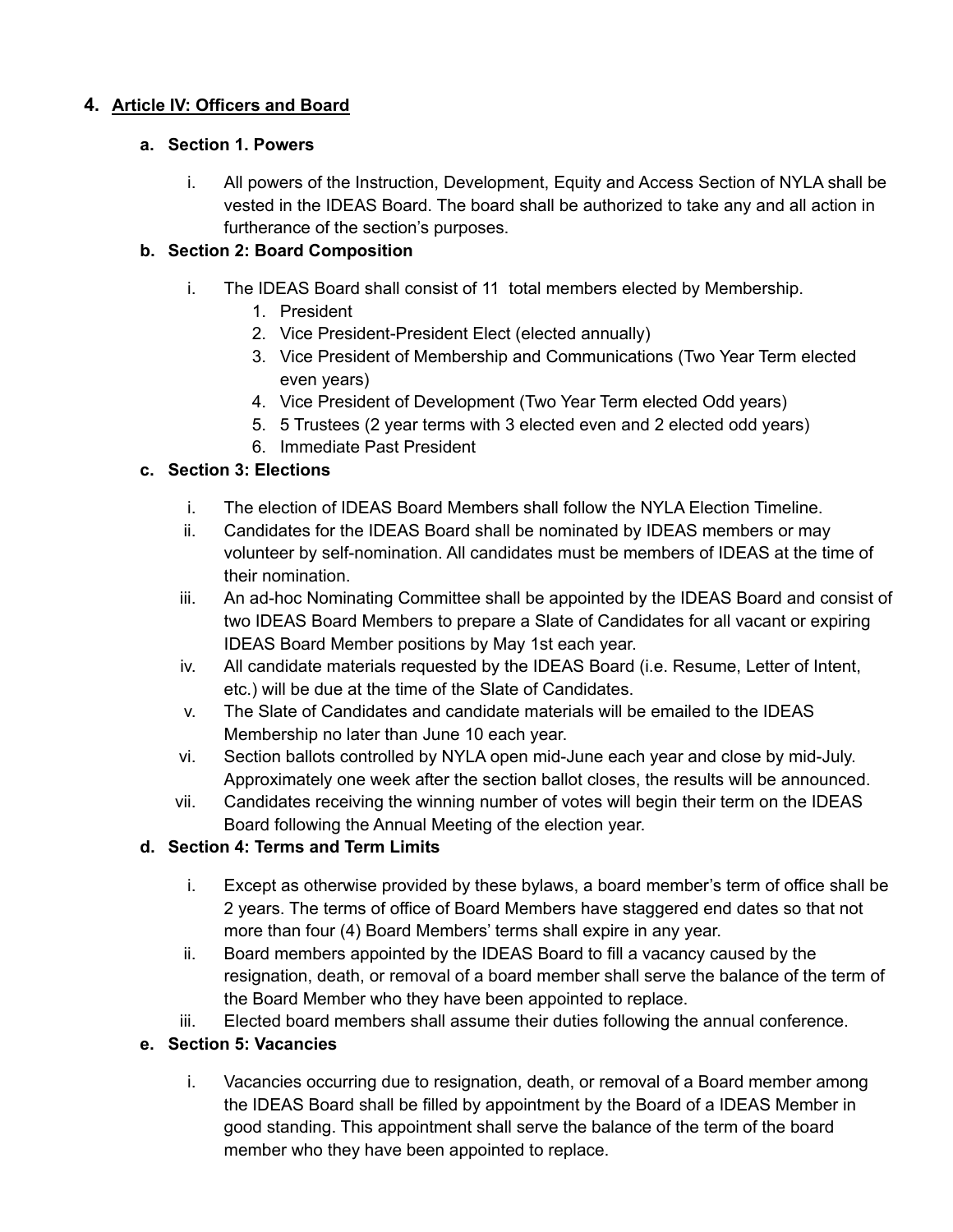### **f. Section 6: Attendance**

i. Any Board Member absent from three (3) consecutive board meetings shall be deemed to have resigned as a Board Member if such absences are determined by a majority vote of the Board Members to have been without reasonable cause.

## **g. Section 7: Resignation**

i. Any Board member may resign at any time by submitting his or her resignation in writing to the President or Secretary of the Board. Such resignation shall be effective upon receipt unless another date is specified therein.

## **h. Section 8: Compensation and Disclosures**

i. No Board Member or Officer shall receive, directly or indirectly, any compensation or other payment from the Instruction, Development, Equity and Access Section unless authorized by the concurring majority vote of all Board Members and in no event shall any compensation or payment be paid or made except reasonable compensation for services actually rendered or reimbursement for disbursements actually incurred. A Board Member or Officer with an interest, direct or indirect, in any contract relating to the operation of the Instruction, Development, Equity and Access Section or in any contract for furnishing supplies thereto, shall disclose such interest at or prior to the meeting at which approval of such contract is to be considered. The Board shall not enter into such contract unless doing so is authorized by a majority of the total number of Board Members, excluding the interested Board Member.

## **5. ARTICLE V: Officers and their Duties**

## **a. Section 1. Officers and Board**

- i. The officers of this Section shall be a President, a First Vice-President who shall be President-Elect, a Vice-President of Membership and Communications, a Vice President of Development, and a Past-President.
- ii. There shall be 5 trustees, elected by membership for 2 year terms with 3 positions available for election within any year.
- iii. Secretary and Treasurer of the section will be appointed by vote of the executive board from the trustees pool for 1 year terms.

## **b. Section 2. Terms of Office**

- i. The terms of First Vice-President, President, and Past-President shall be one year each, as part of a three-year rotation.
- ii. The terms of Vice President of Membership and Communications and Vice President of Development shall be 2 years with Membership and Communications being voted on in even years and Development being voted in during odd years.

## **c. Section 2: Executive Board**

i. The IDEAS Board shall consist of the 4 elected officers, 5 elected trustees, and the immediate Past President. It shall have the authority to conduct the business of the Section between annual business meetings.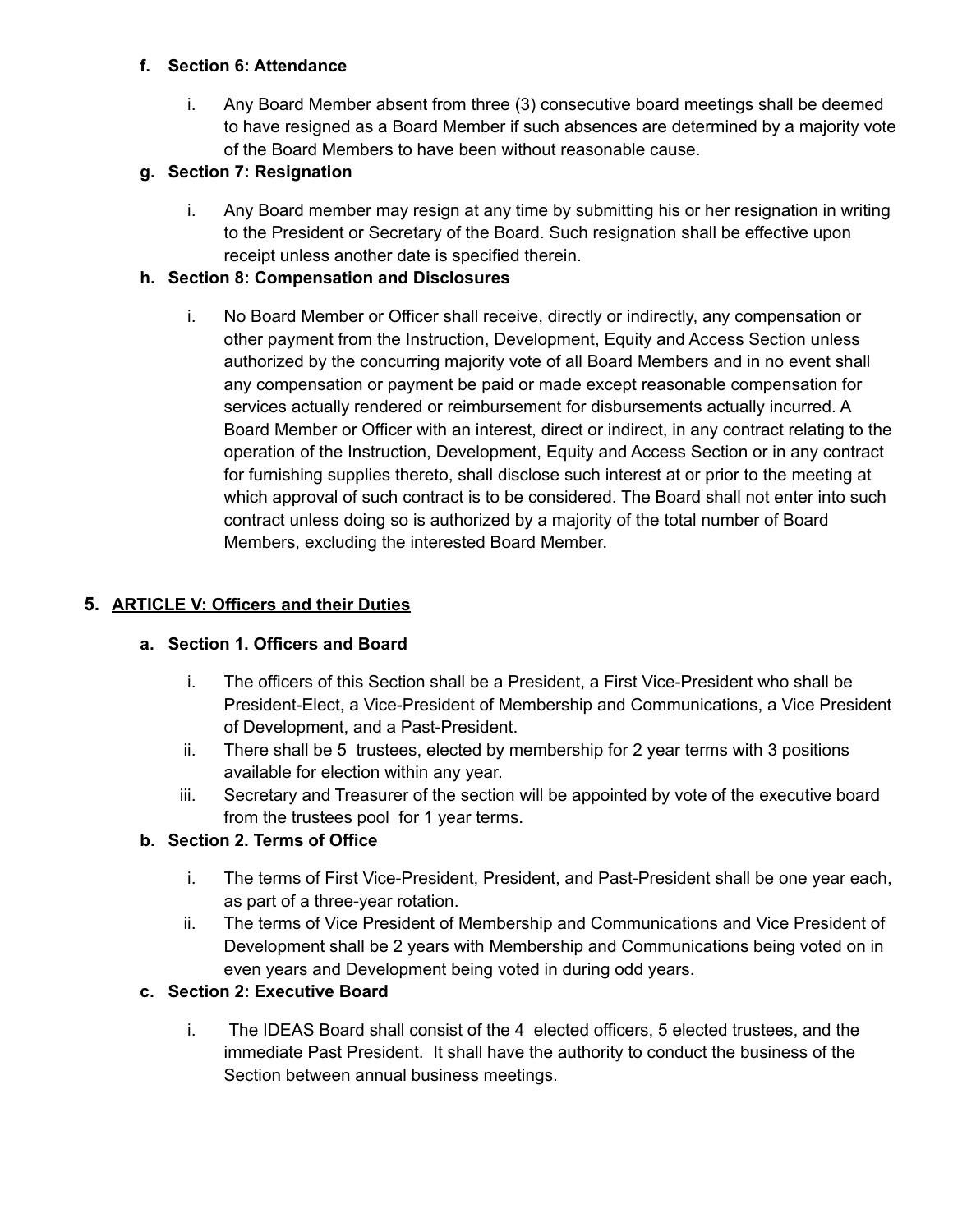## **d. Section 3: Responsibilities of Officers**

# **i. President**

- 1. Presides over meetings of the Board and membership.
- 2. Appoints committee chairs with the advice and consent of the Board.
- 3. Alongside the Executive Board, conducts surveys of membership to determine priorities of the section's professional development and other relevant positions.
- 4. Serves as ex-officio member of all committees, except the Nominating Committee.
- 5. Gives an annual report on the accomplishments and needs of IDEAS at the annual meeting.
- 6. Reports annually to the President of NYLA on the activities of IDEAS . Such reports are to be presented in writing one month before the annual meeting of NYLA

# **ii. Vice President/President Elect**

- 1. Assumes the duties of the President in the absence of the latter.
- 2. Performs other duties as assigned by the President.
- 3. Acts as chairperson of Section committees when appointed by the Executive Board.

# **iii. Vice President of Membership and Communications**

- 1. Manages web presence of section
- 2. Upon final approval from the President, sends out quarterly communications to IDEAS member listserv.
- 3. Sits on NYLA Membership committee, reports back to IDEAS board on updates.
- 4. Acts as chairperson of Section committees when appointed by the Executive Board.

# **iv. Vice President of Development**

- 1. Working alongside NYLA Office, coordinates professional development for Section based on Survey feedback.
- 2. Sits on the Conference Committee, acts as conference curator for the section unless a request is submitted to the executive board for another member at large to act as curator.
- 3. Serves as IDEAS Representative to the Continuing Education Committee, reports back to IDEAS board on updates.
- 4. Acts as chairperson of Section committees when appointed by the Executive Board.

# **v. Treasurer**

1. The Treasurer shall keep account of income and expenditures, and shall submit a financial report at the annual meeting of the Section and to the Board as requested.

## **vi. Secretary**

- 1. Records the minutes of meetings of the Executive Committee, annual meetings, and other meetings.
- 2. Transmits reports of IDEAS activities to appropriate NYLA offices.
- 3. Corresponds with the members of IDEAS as deemed appropriate by the Board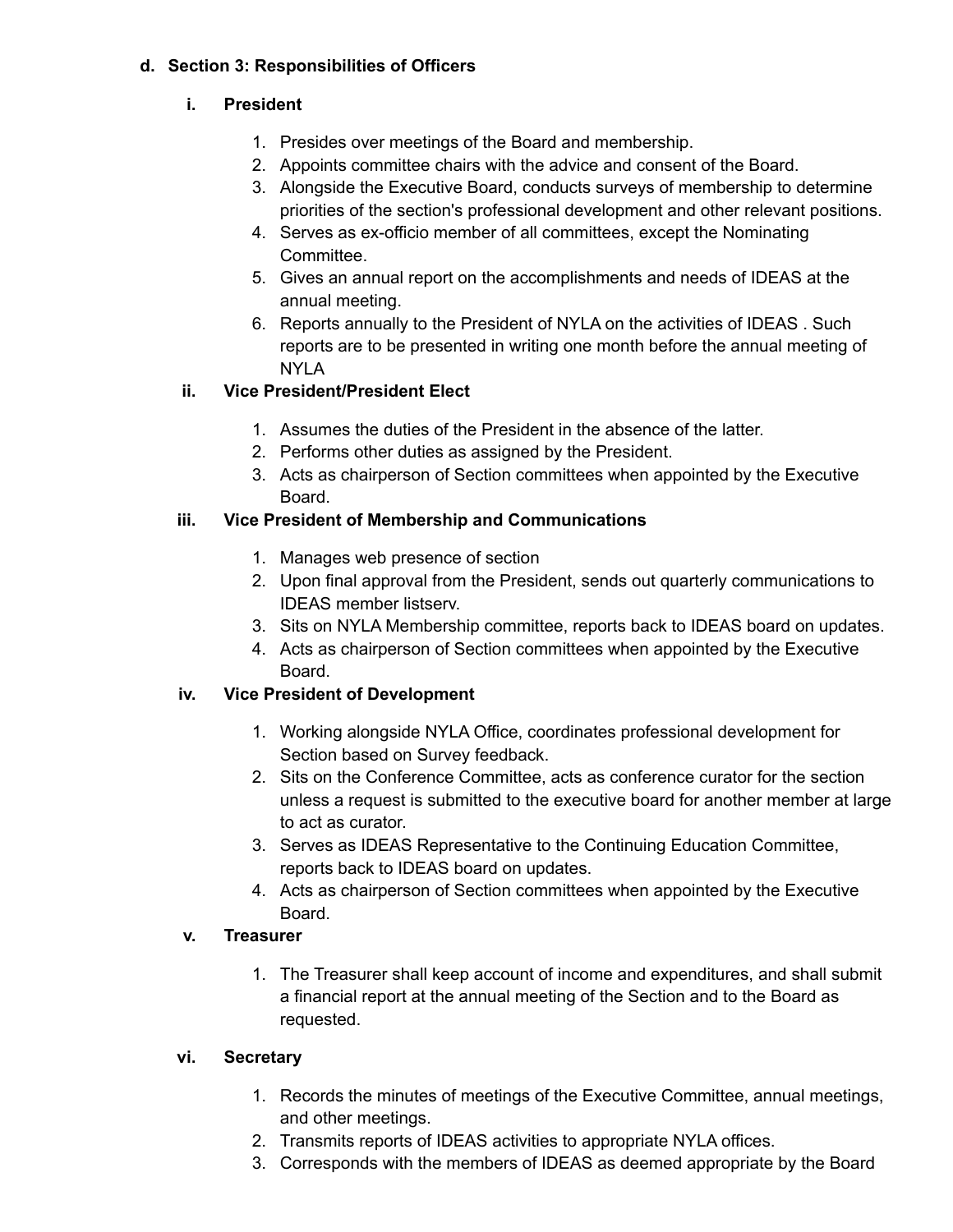4. The Secretary shall keep minutes of all meetings of the Section and of the Board and post them to the Section website.

### **vii. Past President**

- 1. Presides over section's Nominating Committee
- 2. Serves as Representative to NYLA Awards Committee

### **viii. Trustee**

- 1. Votes on matters of Section concerns.
- 2. Acts as chairperson of Section committees when appointed by the Executive Board.
- 3. Acts as member liaison to NYLA standing committees as appointed.

### **e. Section 4: Committees and Appointments**

### **i. Committee Roles**

1. The Board may, from time to time, create committees of the Board. The Board shall appoint three or more members of the Board to such committees and a committee chair.

### **ii. Committee Records and Reports**

1. Each Committee established in accordance with these bylaws will keep written records of its meetings and activities, provide a copy of such records to the Secretary for inclusion in the permanent records of the Board, and report to the Board as often, and in such form, as the Board may require

#### **iii. Appointment to NYLA Standing Committees**

1. Appointments of members of good standing to NYLA committees for 1 year terms may be made by executive board members upon nomination of members and board approval.

#### **f. Section 5: Officer Resignation**

i. Any officer may resign his or her office at any time, by submitting a resignation in writing to the President, Vice-President, or Secretary of the Board. Such resignation shall be effective upon Board Approval. The resignation by a Board Member from an Office position on the Board shall not be construed as a resignation of the Board Member as a Board Member unless such resignation is also tendered in accordance with these Bylaws

#### **g. Section 6: Officer Vacancy**

- i. A vacancy occurring in the appointed position of President shall be filled by the Vice-President who will fill the remainder of that term as well as their elected term.
- ii. A vacancy in the elected membership of the Board shall be filled by Board appointment. The appointee shall serve for the remainder of the unexpired term, at which time the appointee would be eligible to run for a full term.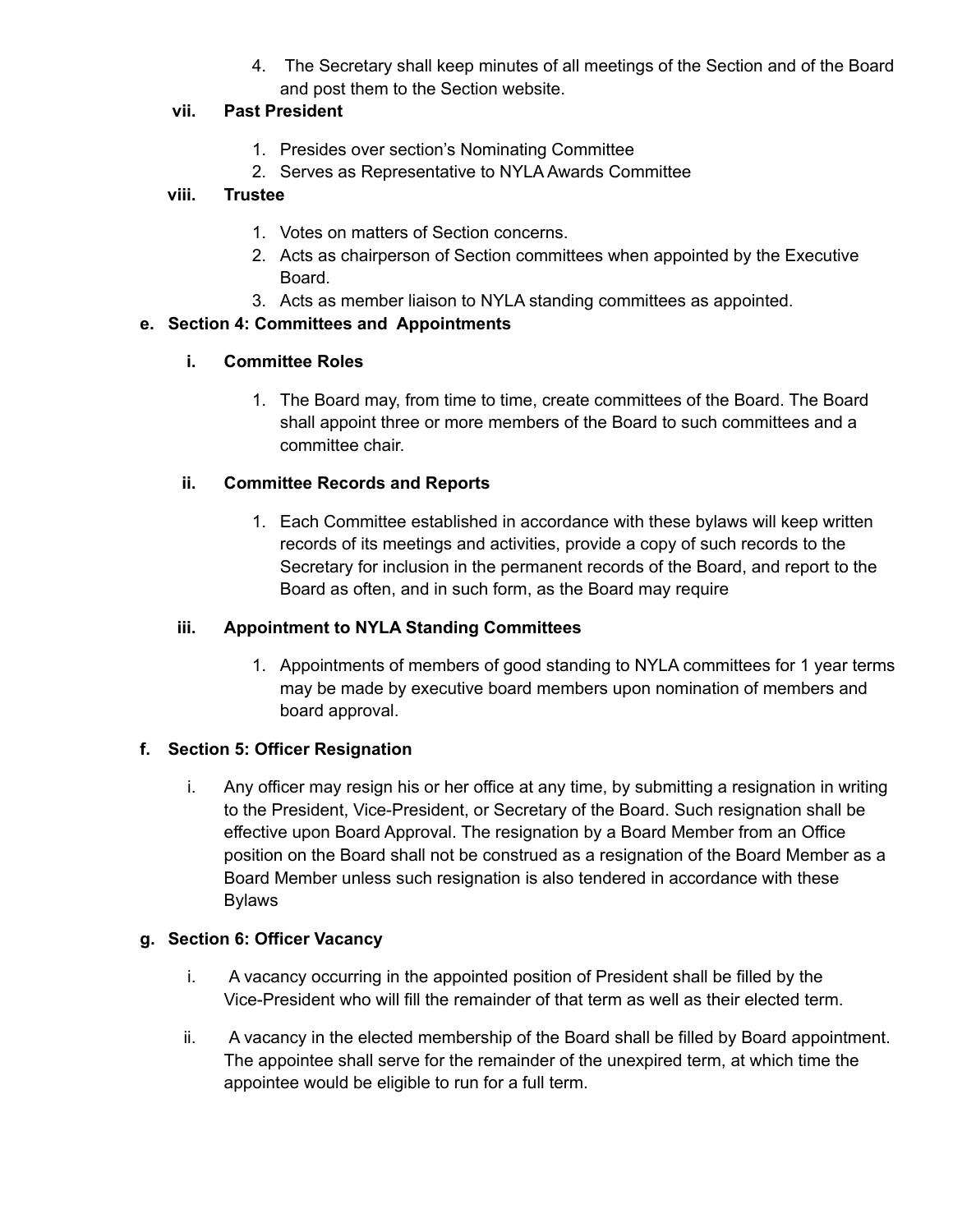## **6. ARTICLE VI: Meetings**

## **a. Section 1: Annual Meeting**

i. The Annual Meeting of the IDEAS board shall take place during and within the NYLA Annual Conference. During this meeting, the board will appoint officers, review the bylaws, schedule quarterly meetings, and introduce incoming board members.

## **b. Section 2: Regular Meetings**

i. Regular meetings of the Board shall be held at least quarterly, at such times and places as the Board Members shall determine; provided, however, that the Annual Meeting of the Board shall, for purposes of this section, be deemed to be the regular meeting of the Board in and for the quarter in which such Annual Meeting is held.

## **c. Section 3: Special Meetings**

i. Special meetings may be called at the discretion of the Board, providing advance notice is given to the Board Members at least 14 days.

## **d. Section 4: Remote Meetings**

i. The IDEAS board may conduct business via conference call providing that notice was given via the IDEAS Board Member listserv at least 14 days prior to the meeting date and a quorum of the Board is in attendance on the conference call.

## **e. Section 5: Quorum**

i. Six Board Members (a majority of the whole Board), present at an annual, regular, or special meeting, shall constitute a quorum for the purpose of transacting business at all meetings of the Board. A majority of the duly appointed members of any committee, present in the same manner, shall constitute a quorum for the purpose of transacting the business of the committee. In the absence of a quorum, the chair of the meeting shall adjourn the meeting to another time. Notice of such adjournment shall be given to all Board members or committee members, as applicable, not in attendance at the adjourned meeting.

## **f. Section 6: Meeting Minutes**

i. A record of actions taken during all meetings shall be recorded by the Secretary and approved at the next scheduled meeting. A record of meeting minutes shall be housed on the NYLA website on the IDEAS page.

## **g. Section 7: Voting**

- i. At all meetings, Board Members shall receive one vote per motion put forth by the Board.
- ii. Electronic voting via email on business items of the Board may take place by adhering to the following procedure:
	- 1. Board President sends an announcement of upcoming electronic voting to the IDEAS listserv with relevant information and draft motion.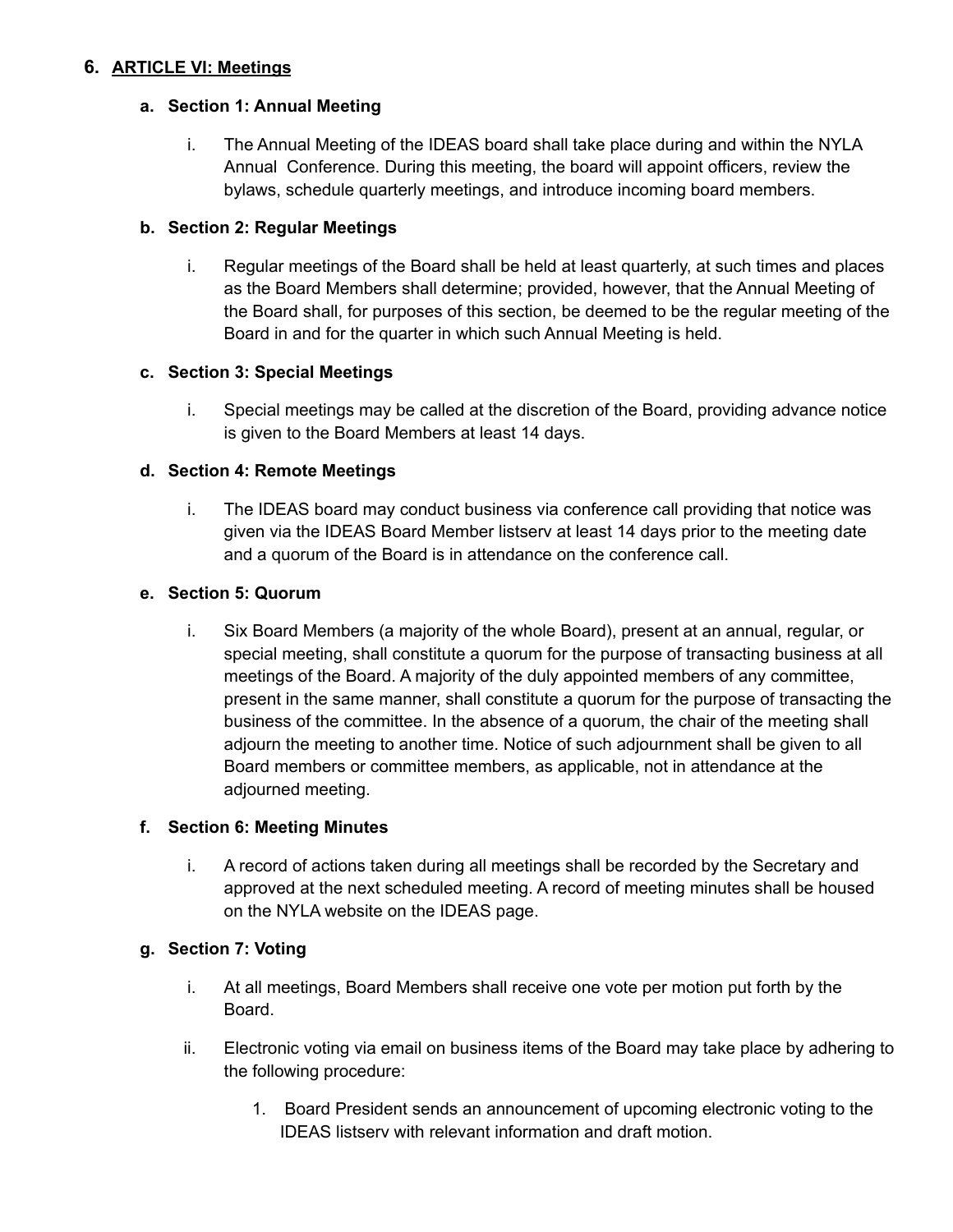- 2. Board Members may respond, discuss, or ask for additional information.
- 3. Following relevant discussion, the Board President resends the motion to the IDEAS listserv with all relevant information and language of proposed motion requesting a second and a deadline for voting.
- 4. Once a second is received, all Board Members may vote in favor, against, or abstain from the proposed motion.
- 5. Once the voting deadline passes, the Secretary will tally votes and send the formal results to the IDEAS listserv.
- 6. Results of electronic voting shall be confirmed in the meeting minutes of the next in-person Board Meeting.

## **7. Article VII : Finances**

### **a. Section 1: Fiscal Year**

i. The fiscal year shall be concurrent with that of the New York Library Association.

### **b. Section 2: Budget**

i. The IDEAS Treasurer will draft a budget annually to be approved by the IDEAS Board at the Annual Meeting.

#### **c. Section 3: FInancial Authorization**

i. No officers, committee chairs or members shall incur any expense in the name of IDEAS unless authorized by the Treasurer and President.

#### **d. Section 4: Financial Records**

i. The official financial records shall be maintained at the offices of NYLA.

#### **e. Section 5: Audit**

i. The Treasurer shall keep accurate records of all financial transactions subject to any audit performed by NYLA or its accountants

## **8. Article VIII: Dissolution**

a. The Instruction, Development, Equity and Access Section may dissolve under a two-thirds vote of its total membership or by the process outlined in the NYLA bylaws. All assets held by the IDEAS Board at the time of dissolution shall be granted to NYLA.

## **9. Article XI: Official Depository**

a. The Secretary shall maintain the official file of all publications, reports, minutes etc. pending transfer, as appropriate, to the NYLA Archives.